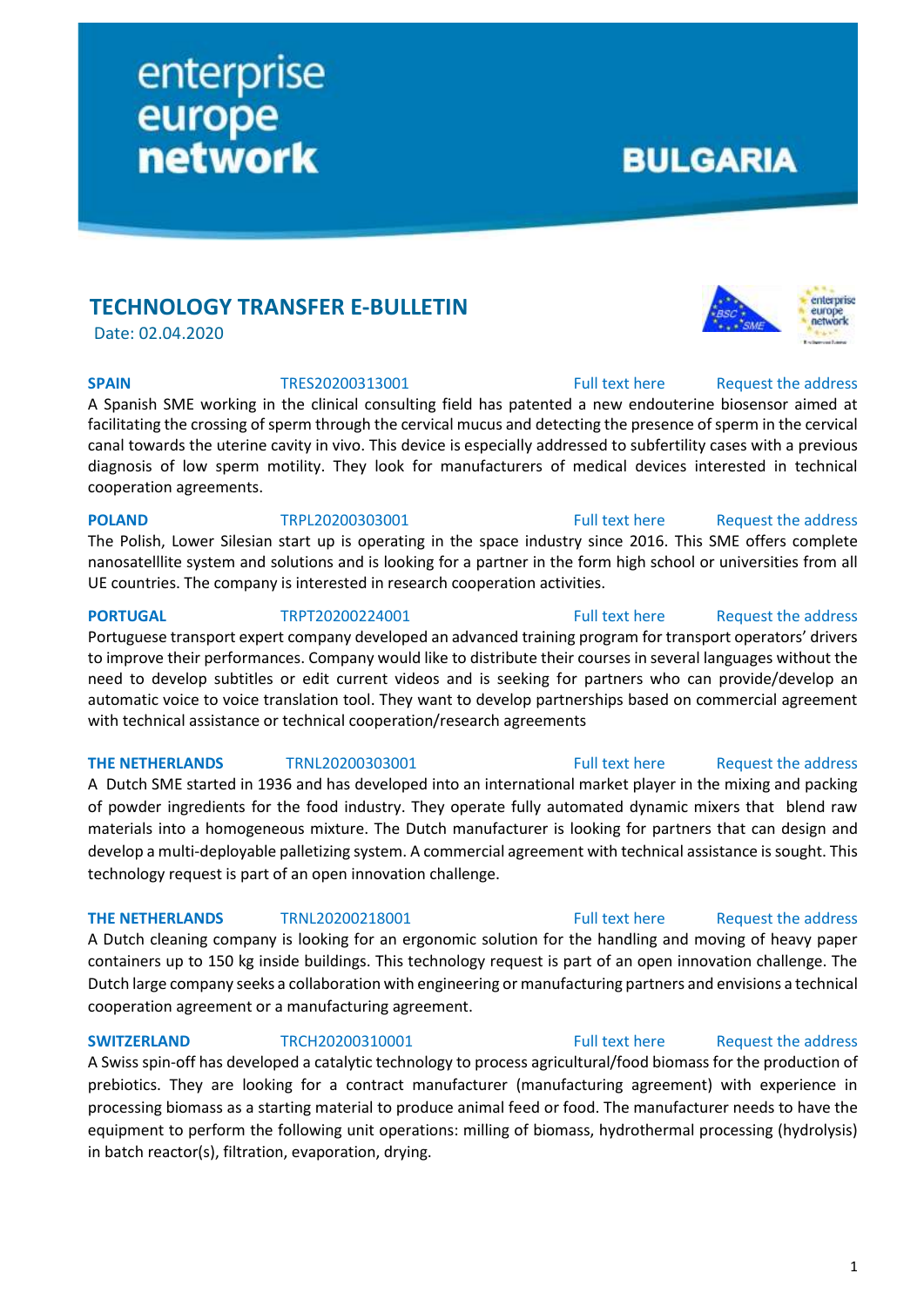An Italian company in paper industry has specialized in superficial treatments of paper is looking for a technology supporting a more environmental friendly approach. In particular the SME seeks company or research centre able to provide a replacement of acrylic resin in paper coating. Ideally, new product should be a biodegradable biopolymer applicable by air knife technology or knife coating. A technology cooperation agreement and/or commercial agreement with technical assistance is sought.

**AUSTRIA** TRAT20200310002 [Full text here](https://een.ec.europa.eu/tools/services/PRO/Profile/Detail/53d302b9-c54c-4e54-93b4-23496154ed8f) Request [the address](http://www.een.bg/index.php?option=com_rsform&formId=13)

An Austrian manufacturer of refractory metals seeks a technical solution to extract relevant information from big data sets. It aims to analyse the data within scientific and technical contexts in order to optimise energy efficiency, processes stability, quality control and to reduce scrap goods. In the framework of an innovation challenge, selected start-ups will co-develop and implement the technology under a technical agreement or commercial agreement with technical assistance.

**AUSTRIA** TRAT20200310001 [Full text here](https://een.ec.europa.eu/tools/services/PRO/Profile/Detail/34e3ce12-5d93-4139-a65c-8e4676c70643) Request [the address](http://www.een.bg/index.php?option=com_rsform&formId=13)  An Austrian manufacturer of refractory metals seeks a technical solution to measure in extreme conditions different parameters such as gas, temperature, surface conditions of molybdenum and tungsten in industrial furnaces. Solutions could range from a highly sophisticated sensor technology to image analysis. In the framework of an innovation challenge selected start-ups will co-develop and implement the technology under a technical agreement or commercial agreement with technical assistance.

# **UNITED KINGDOM** TRUK20200312001 **Full text here** Request the address

A UK software company that has an established program related to marine navigation and fishing is requesting a C++ software developer under a services agreement to provide software modification, feature development and maintenance for the existing program.

### **CHINA** TRCN20200317001 [Full text here](https://een.ec.europa.eu/tools/services/PRO/Profile/Detail/b26fb584-2182-4b6d-abd2-83c5b20ca2f1) Request [the address](http://www.een.bg/index.php?option=com_rsform&formId=13)

This is a Chinese company specialized in design and manufacturing of household appliances. The company's main products include refrigerators, freezers, washing machines, televisions, air conditioners, water heaters, extractor hoods and gas cooking stoves, etc.Currently, the company is looking for anti-bacteria technology applied to air conditioners from European market. The Chinese company prefers commercial agreement with technical assistance cooperation method.

# **GERMANY** TODE20200304003 [Full text here](https://een.ec.europa.eu/tools/services/PRO/Profile/Detail/f110218d-4737-41ce-8c83-3c6cc43e10e9) Request the address

A German SME specialised in cross sectoral design and prototyping of highly dynamic test benches and related technology seeks partner from industry or research to develop new applications for test benches in the field of single & multi-track-electric vehicles and its components. The SME offers a range of highly dynamic, adaptive and scalable test systems that are built on industrial standards. Cooperation is envisaged in terms of research or technical cooperation agreement.

Entrepreneur based in Spain developed a wind panel that could be installed in both rural and urban settings, for example on the roofs of buildings and houses. Such a wind panel is easy to mount and to access for maintenance or reparation, likewise solar panels. Intending to launch the panel on the market he is looking for investors or industrial partners for financial or technical cooperation agreement.

**SPAIN** TOES20200316001 [Full text here](https://een.ec.europa.eu/tools/services/PRO/Profile/Detail/21e92fdf-711d-459d-a1d4-e381b22bc15b) Request the address A Spanish SME is active in fluid and mechanical simulation services and uses specific software to provide a detailed and accurate approach in cases related to Additive Manufacturing technology such as topology optimization, thermal distortion predictions, heat transfer or mechanical behaviour. Cooperation on European calls under research cooperation agreement is sought. They are also open to commercial and technical cooperation agreements with companies interested in simulation services.

# **SPAIN** TOES20200303001 [Full text here](https://een.ec.europa.eu/tools/services/PRO/Profile/Detail/6c3ab474-f13c-427b-bf5b-d5ad80e3592e) Request the address

# **ITALY TRIT20200316001** [Full text here](https://een.ec.europa.eu/tools/services/PRO/Profile/Detail/3d7094db-f4dc-429b-9a4c-f2a148d09a45) Request [the address](http://www.een.bg/index.php?option=com_rsform&formId=13)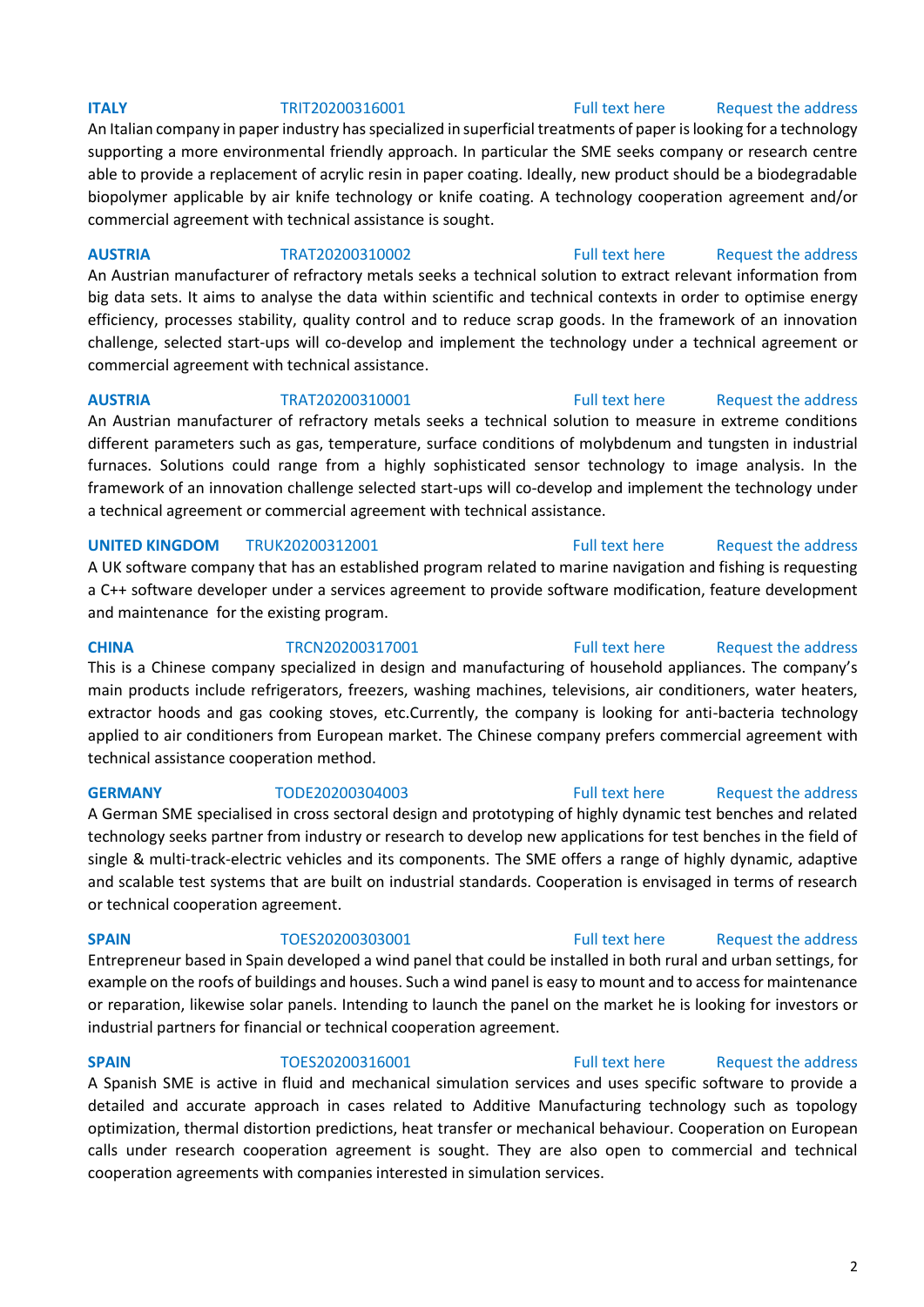A Spanish technology-based company which provides a wide range of products and services in the nanobiotechnology field has developed multimodal nanocarriers that can be used in drug delivery, targeted delivery for labelling, imaging and tracking. The company is open to commercial agreements with technical assistance.

# **FRANCE** TOFR20200221001 [Full text here](https://een.ec.europa.eu/tools/services/PRO/Profile/Detail/74f64aed-7384-4101-a2ea-daa1af38e285) Request the address

A French company designs and manufactures new generation of high performance and easy-to-use quantum instruments that enable worldwide scientists and engineers to measure very low light level down to a single photon. The company is seeking technical and research cooperation in different sectors such as aeronautics and space, nanotechnology and biological sectors to explore new applications for high quality measurements, control or analysis.

# **GREECE** TOGR20200306001 [Full text here](https://een.ec.europa.eu/tools/services/PRO/Profile/Detail/16a2642c-1181-4469-8096-63ebb1e30d80) Request the address

A Greek inventor has developed a patented tool for screwing and unscrewing earth drilling pipes faster and easier (ie drilling pipes used in petroleum extraction platforms, irrigation networks etc.).The inventor is interested in offering the specific machine to industrial machinery, agricultural machinery or petroleum companies under a license agreement.

### **SOUTH KOREA** TOKR20200305001 [Full text here](https://een.ec.europa.eu/tools/services/PRO/Profile/Detail/cb30d2c6-6384-4b00-bf30-839372b415ac) Request the address

A Korean company is now looking for technology-transferring partners to commercialize its magnetic fluxcontrolling technology. The technology helps hold or detach a magnetic body through controlling magnetic force with the arrangement of the permanent magnet rotating freely with a coil. It helps solve the problems left with EPM (electro permanent magnet). Manufacturers of automobile components, electromagnetic locks, deadbolt, safety equipment etc are sought for license agreements.

A Korean company specialized in server security and authentication solutions wish to expand their overseas markets through license agreement, technical cooperation and commercial agreement with technical assistance. The company's 3 main business areas are server security solution, identity and access management (IAM) solution, and biometric signature authentication solution. Any organization in need of such a solution for authentication and defense from cyber-attacks can be a potential client.

**UKRAINE** TOUA20200303001 [Full text here](https://een.ec.europa.eu/tools/services/PRO/Profile/Detail/2ef11613-8931-4bc0-ad96-d7a4d99ec8cc) Request the address A Ukrainian Institute is involved among other things in the development of software for opto-electronic devices for the detection, tracking and identification of objects. The University has scientific-technical and material base for research and is looking for long-term partners under commercial agreement with technical assistance, technical or research agreement.

# **UKRAINE** TOUA20200317001 [Full text here](https://een.ec.europa.eu/tools/services/PRO/Profile/Detail/eede0711-9bca-4416-96ce-82ebfa5162f4) [Request the address](http://www.een.bg/index.php?option=com_rsform&formId=13)

This Ukrainian R&D company has developed a technology for the production of a new type of heat and sound insulating and fire-resistant material, which is a complete replacement for expanded polystyrene and has undeniable advantages, both of the material itself and the technology of its production and use. The company is looking for partners in a joint venture agreement or license agreement.

# **UKRAINE** TOUA20200331001 [Full text here](https://een.ec.europa.eu/tools/services/PRO/Profile/Detail/a04c3efa-4f4c-492f-922b-cc37208ea4a6) Request the address

This Ukrainian R&D company has developed a technology for the production of a new antiviral and antibacterial sorbent for respiratory protection, produced on the basis of thermally expanded graphite, instead of the activated carbon used today in manufactured respirators. The company is looking for partners in a joint venture agreement or technical cooperation agreement.

# **ITALY TOIT20200304001** [Full text here](https://een.ec.europa.eu/tools/services/PRO/Profile/Detail/9a3469a3-2fbb-46e5-9c9f-5ba90b1cb423) Request the address An Italian technology and innovation company, has created a muscular aiding tech exoskeleton designed for workers to enhance their strength and performance. The exoskeleton ensures greater comfort for the worker and increases work quality and efficiency by providing consistent movement assistance during manual and

### **SPAIN** TOES20200401001 [Full text here](https://een.ec.europa.eu/tools/services/PRO/Profile/Detail/ea1900d7-1785-4389-b33e-aa064fc7ab4a) Request the address

**SOUTH KOREA** TOKR20200306001 [Full text here](https://een.ec.europa.eu/tools/services/PRO/Profile/Detail/a8cf168b-fb2f-4d9f-8dea-2995b12e0d1a) Request the address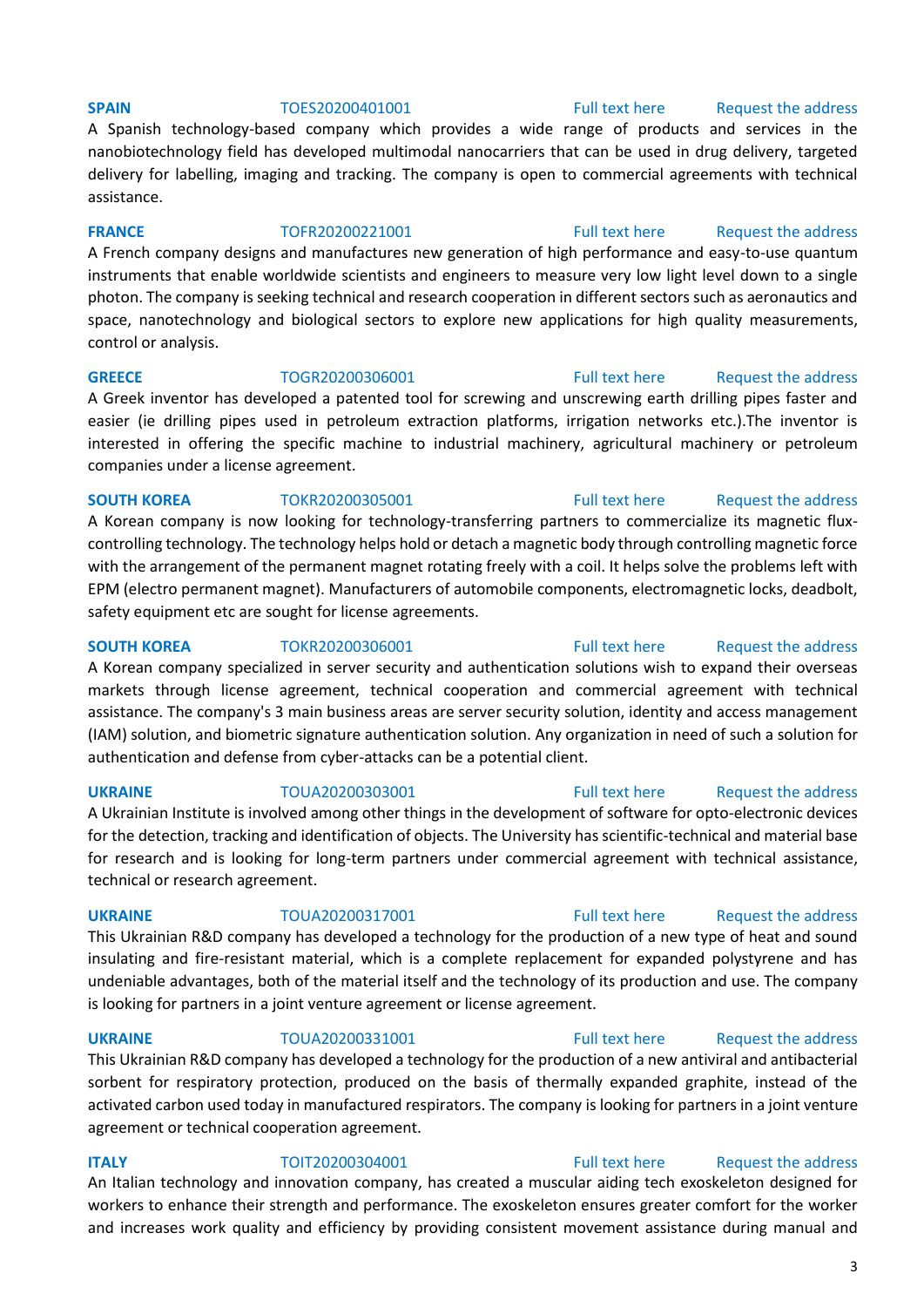repetitive tasks. The company is interested in commercial agreements with technical assistance with final users or licence agreements with distributors worldwide.

**POLAND TOPL20200213001** [Full text here](https://een.ec.europa.eu/tools/services/PRO/Profile/Detail/e5a3d96f-4b10-4cc9-b1ba-ad2ada2fe786) Request the address A research team of Polish university has developed and patented an adaptogenic preparation production technology, based on an extract of Eleutherococcus senticosus and its production methods. The product can be used notably to treat elderly athletes and people suffering from immune defects. License agreements are sought with manufacturers of plant-based products, manufacturers of dietary supplement and pharma-nutrition products, or industrial pharmaceutical companies.

**GERMANY** TODE20200326001 [Full text here](https://een.ec.europa.eu/tools/services/PRO/Profile/Detail/9631543a-7317-4954-9c80-43f6d1f47bfc) Request the address A Berlin-based university has developed a modified variant of Coxsackievirus B3 that offers a new safe method of treatment of cancer. The institute is interested in a cooperation in the framework of a license or a research cooperation agreement.

**GREECE** TOGR20200319001 [Full text here](https://een.ec.europa.eu/tools/services/PRO/Profile/Detail/66e5729e-e205-41a6-81e7-4eebee645a6b) Request the address Greek AgroTech & CleanTech company offers an algal photobioreactor synthesis system which captures and utilizes CO2 from industries to produce cheaper, carbon-neutral, bioingredient-based products/ proteins (solutions). The system enables food, feed and pharma industries to manufacture algal-based premium-end products. Technical agreement with large-scale C02 emitters and/ or research cooperation agreement are sought.

**GREECE** TOGR20200318001 [Full text here](https://een.ec.europa.eu/tools/services/PRO/Profile/Detail/8ec31d90-f279-4703-8bdd-ccf5a0a1884e) Request the address A Greek SME providing engineering solutions to industry, presents an innovative patented system for the storage of energy from renewable energy sources and the subsequent energy production on demand, at any time and desired level. The system solves various problems which hold back the wider use of renewable energy sources. Industrial companies are sought for a joint venture cooperation agreement.

**SPAIN** TOES20200326001 [Full text here](https://een.ec.europa.eu/tools/services/PRO/Profile/Detail/c5233647-c421-4bbc-88bb-081e5ccd047c) Request the address A Spanish research group is looking for potential partners to apply for European projects focused in neuromuscular disorders, muscle regeneration/stem cells, age-related muscle-wasting disorders, fragility and exercise. The research group has over 20 years of experience in these research fields and in developing R&D funded projects. They offer themselves as partners or subcontractors in related R&D project proposals.

An Italian high-tech startup, specialised in building products and services in the field of Explainable and Trustworthy Artificial Intelligence (AI), has developed a serving library/API that can be retrofit to AI models to

An Italian engineering company has developed a portable, modular, autonomous and multifunction sensor platform integrating advanced sensor technology with wireless data transfer. The compact design and low power consumption allows deploying the platform in remote and hard to reach locations. The SME is open to commercial or technical agreements with companies willing to integrate the sensor platform in their applications or requiring to perform specific measurements autonomously and remotely.

**SWITZERLAND** TOCH20200316001 [Full text here](https://een.ec.europa.eu/tools/services/PRO/Profile/Detail/649eac3f-6886-4f8d-b4ac-413fa8759362) Request the address A Swiss SME with expertise in water treatment has developed a game changing technology for optimising the irrigation of fruits, vegetables and large crops. The water treatment technology is using very low frequency electromagnetic resonance fields. The technology helps to significantly reduce water and fertiliser usage and increases crop production. The company is seeking applied research partners from the agronomy sector interested to test the technology in the frame of a research cooperation.

# **ITALY TOIT20200325001** [Full text here](https://een.ec.europa.eu/tools/services/PRO/Profile/Detail/6a5aba11-abef-4112-b4a7-29e096234c70) Request the address

# get human centric explanations,detect anomalies in the AI output, improve efficiency, robustness and the overall

# the COVID crisis are sought.

# **ITALY TOIT20200302001** [Full text here](https://een.ec.europa.eu/tools/services/PRO/Profile/Detail/4a8e84ed-7f3c-4aba-b5c2-e27483a34f7e) Request the address

trust in AI models outputs.Technical and licensing agreements with firms, hospitals, research groups working on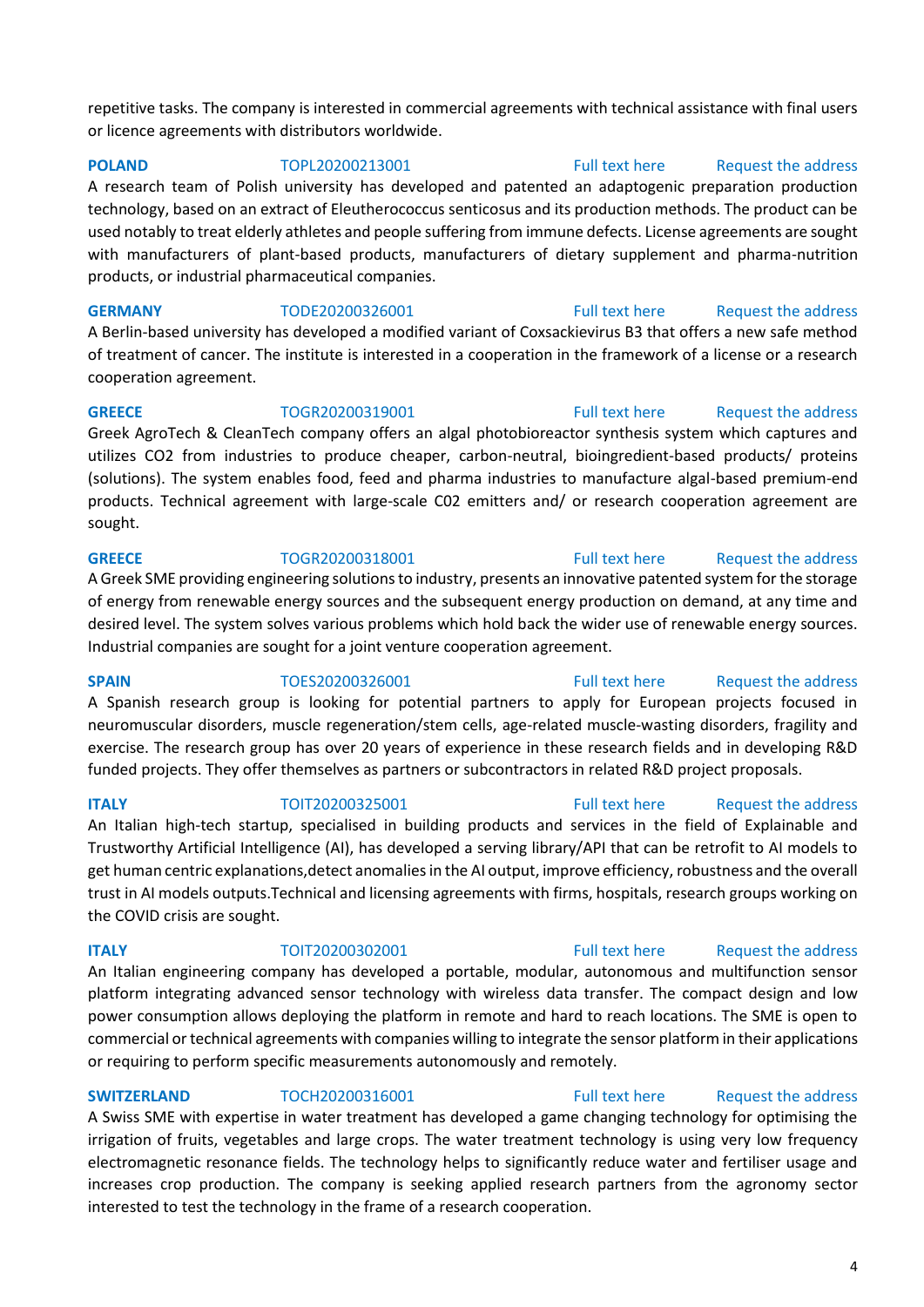A Greek SME IT company has developed an integrated hospitality platform for both individual hotels and multiproperty hotel groups. It is specifically designed to optimize the internal communication, streamline hotel operations and provide better services to the customers. Partners active within the hotel industry and/or accommodation services are sought in order to implement the proposed solution. The collaboration will be based on commercial agreement with technical assistance.

**GREECE** TOGR20200304001 [Full text here](https://een.ec.europa.eu/tools/services/PRO/Profile/Detail/fe9071a2-191a-406b-8961-dbc915e52904) Request the address A Greek company active in tele-medicine market offers a remote system for handling emergency health incidents on commercial ships and scheduling crew tele-appointments with medical professionals. The system allows health monitoring through various medical devices and further medical consultation with physicians. It is

### **SLOVENIA** TOSI20200220001 [Full text here](https://een.ec.europa.eu/tools/services/PRO/Profile/Detail/b71e4135-ee71-4a6c-983d-d86ada2aebca) Request the address

agreement with technical assistance with shipping companies is sought.

structured gelatine coating. The invention can be used by periodontologists during treatment of periodontal defects in patients with progressive periodontitis. The research institution is searching partners active in the fields of dental, medical and pharmaceutical industry and is open for research, technical, commercial, license and joint venture agreements.

the only FDA (Food and Drug Admin.)-approved marine tele-health solution globally. A licence or commercial

Slovenian researcher developed a unique and revolutionary way to increase the fuel efficiency (natural gas, diesel, LPG, etc.) up to 230% by using renewable energy sources with heat pump for high-temperature heating of buildings. About 80% of the heat is generated from low-temperature renewable heat sources. The research institution is looking for an industrial partner to sign licence, joint venture, research and/or commercial agreement with technical assistance.

**SPAIN** TOES20200318001 [Full text here](https://een.ec.europa.eu/tools/services/PRO/Profile/Detail/a2b6a08d-4196-4714-b520-b2249da7073f) Request the address

Spanish company related to IT services and outsourcing has developed an integrated electronic signature management system, which provides an efficient documentation management process. This platform allows access to different departments and employees to validate documents, either in person or remotely, according to the needs of the company. The company is looking for ICT integrators willing to cooperate under license agreement.

# **SPAIN** TOES20200325001 [Full text here](https://een.ec.europa.eu/tools/services/PRO/Profile/Detail/38516e30-6dbd-4f65-8639-dbf48fa64c72) Request the address

A Spanish company with wide experience in developing smart solutions and providing IT services, has developed an innovative application which centralizes information on culture, gastronomy and tourism of a city or location. This app aims to connect tourists and local people to their physical environment in an agile and direct way. The company is seeking ICT integrators willing to cooperate under licence agreement.

**UNITED KINGDOM** TOUK20191030004 [Full text here](https://een.ec.europa.eu/tools/services/PRO/Profile/Detail/5fe43ef9-7f25-48a7-acf5-8a7340bf1eb7) Request the address

An ambitious UK augmented reality SME is seeking global license agreements, to launch an interactive technology unit for the enhancement of education and personal communication. The technology offers direct and real-time control capabilities to facilitate a friendly, non-confrontational environment for communication. Complimentary companion learning support apps are available.

**SLOVAKIA** TOSK20200318001 [Full text here](https://een.ec.europa.eu/tools/services/PRO/Profile/Detail/7ee56dc1-f92a-4efd-9ac1-44ec6bf3e89b) Request the address

An established Slovak scientific and research institute in cooperation with successful Slovak company have successfully managed an innovative machining method and tool for machining of inner walls of channels in fragile materials in the nanometer region. The preferred cooperation types are license agreement or financial agreement. Specified more in the Partner Sought.

# 5

# **GREECE** TOGR20200205001 [Full text here](https://een.ec.europa.eu/tools/services/PRO/Profile/Detail/2e3247b4-a809-431c-8444-0b33fc6e22ab) Request the address

# Slovenian researchers developed a simple procedure for modification of bacterial cellulose with micro

# **SLOVENIA** TOSI20200306001 [Full text here](https://een.ec.europa.eu/tools/services/PRO/Profile/Detail/d39ec820-2080-45b8-81d5-e51c2faf7238) Request the address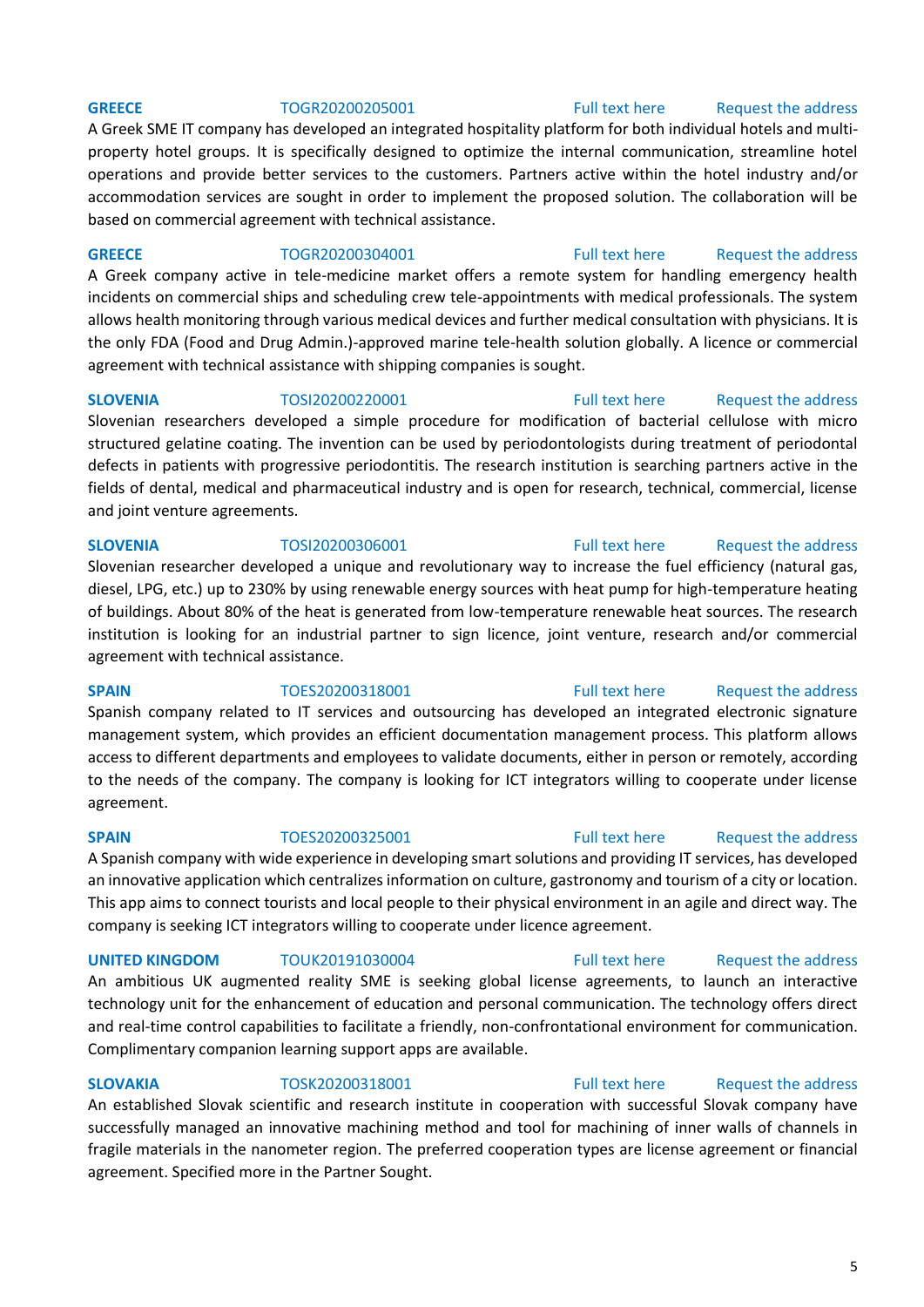# **SLOVAKIA** TOSK20200325001 [Full text here](https://een.ec.europa.eu/tools/services/PRO/Profile/Detail/6c3bc2fa-b758-428e-9f36-3dfd888a1186) Request the address

An innovative device for uniform treatment of surface of bulk materials in plasma has been developed by a team of inventors from the Institute of Informatics, Institute of Electrical Engineering and scientific and research institute in Slovakia. The preferred cooperation type is license agreement, they are looking for licensing the mentioned technology.

### **SPAIN** TOES20191029001 [Full text here](https://een.ec.europa.eu/tools/services/PRO/Profile/Detail/1abe41c0-18e3-4a95-a6c5-b833df8c56bc) Request the address

A chemistry research group from a Spanish university has developed an invention that refers to the formation of dendrons of carbosilane structure that have in their periphery preferably anionic or cationic groups and in the focal point fatty acids or derivatives of these. License agreement and/or technical cooperation agreement are sought with companies from the sectors of health, biotechnology, pharmaceutics or environment.

**SPAIN** TOES20200312001 [Full text here](https://een.ec.europa.eu/tools/services/PRO/Profile/Detail/356daeca-c7aa-456d-a53f-1adcb0c8eb7d) Request the address A Spanish biotech company, specialised in marine microbiology and natural products chemistry, offers fermentation technology and more than 15 years of expertise to entities involved in fermentation projects with the need of method development and scale up from laboratory to industrial scale. The partners sought are companies, universities and R&D institutions, in the fields of agriculture, pharma, health, food and cosmetics, interested in manufacturing and financial agreement.

**ITALY TOIT20200113001** [Full text here](https://een.ec.europa.eu/tools/services/PRO/Profile/Detail/02af3642-3b33-4085-be4d-f6fdb789ca30) Request the address An Italian group of researchers, working in the field of renewable energy and industrial wastewater plants, has developed and patented an easy system able to remove Co2 from biogas, independently to the source of origin. The type of partnership considered is the commercial agreement with technical assistance.

**GERMANY** TODE20200311001 [Full text here](https://een.ec.europa.eu/tools/services/PRO/Profile/Detail/7b63731e-b015-4de2-bdcd-dfd9f19fffba) Request the address A German spin-off active in organic solid-state chemistry provides extensive know-how in cross-linked analytical methods for active pharmaceutical ingredients, pigments, polymers and metal-organic compounds as well as for fine chemicals. They offer unique combined screening techniques for crystallization of cocrystals, polymorphs or salts from pharmaceutical ingredients or amorphous materials. Industrial partners are sought for technological and/or research cooperation agreement.

Spanish technology centre, specialised in heritage, is offering a tech-service to use and manage into Revit 3D point clouds combined with multisource 2D imaging to face the study of the built heritage for proper documentation, protection, conservation, rehabilitation and dissemination actions under the building information model (BIM) approach. Research and technical cooperation agreement is sought, especially with construction and rehabilitation companies.

Spanish technology center offers 3D building scanning service to companies interested in applying new methods to detect buildings damage at early stages (historic buildings included). The type of collaboration sought are technical cooperation agreement with construction firms, building rehabilitation companies and study centers; and research cooperation agreements with any type of entity interested in participated in EU funding programs.

**SPAIN** TOES20200227002 [Full text here](https://een.ec.europa.eu/tools/services/PRO/Profile/Detail/5569e6bb-4c39-43b7-b901-d5a282d86e2b) Request the address Spanish technology center offers buildings energy performance analysis to identify the potential energy reduction and cost savings, and to improve the efficiency and integration of the systems based on renewable energy. Partners sought are owners or managers of factories, buildings, charge stations, suppliers, warehouses, to negotiate a technical cooperation agreement or a research cooperation agreement in the field of energy efficiency.

# **SPAIN** TOES20200224001 [Full text here](https://een.ec.europa.eu/tools/services/PRO/Profile/Detail/a6c3655d-8333-475d-b272-8af8487ca98e) Request the address

# **SPAIN** TOES20200227001 [Full text here](https://een.ec.europa.eu/tools/services/PRO/Profile/Detail/662f1047-9c8f-4be3-8936-c633e8008ac4) Request the address

6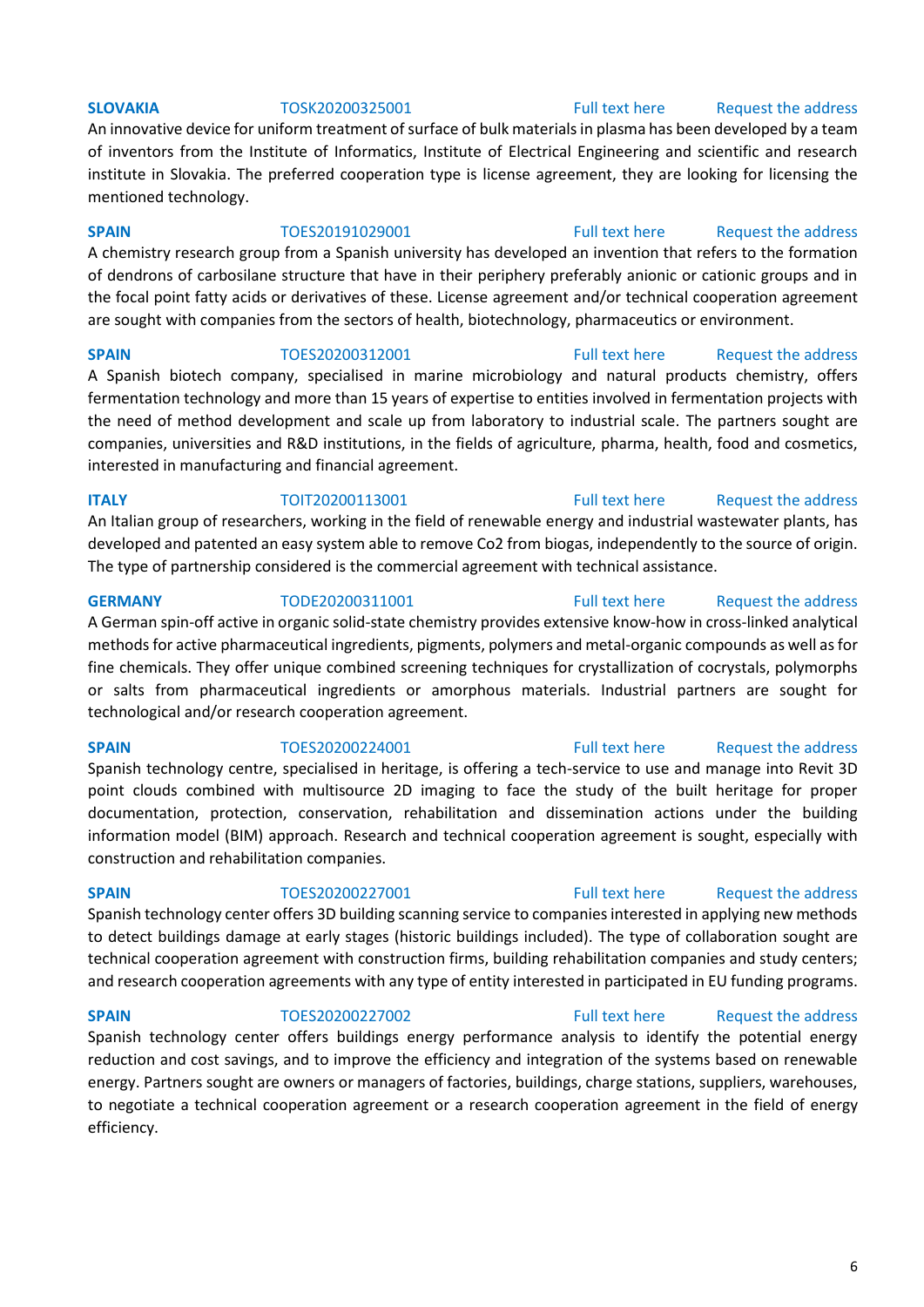Spanish technology centre offers air pollution dispersion modelling services to quantify and control emissions adapted to both, industries and public entities dealing with traffic-related emissions. Partnership sought is a commercial agreement with environmental companies and research cooperation agreement for future calls related to smart, green and integrated transport in EU funding programs.

### **SPAIN** TOES20200228002 [Full text here](https://een.ec.europa.eu/tools/services/PRO/Profile/Detail/a8b333b2-62c4-4b4b-ac4d-37d65fef8d6e) Request the address

A Spanish technological center offers a methodology to monitor the microorganism Brettanomyces and the phenolic compounds produced. It allows the control of the wine during the winemaking process at real time from the first phases to bottling, improving the decision-making processes during production. The partnership sought is a commercial agreement with technical assistance on the agro-food sector, and research cooperation agreement to revalorisation of by-products in EU funding program.

# **SPAIN** TOES20200226002 [Full text here](https://een.ec.europa.eu/tools/services/PRO/Profile/Detail/8ea5ed01-53b7-4e3e-b5a0-3c9fe8b562aa) Request the address

A Spanish technology center offers its cheese natural preservative coatings technology knowledge to companies interested in developing new products to protect and improve the quality of their cheeses. Partnerships sought are technical cooperation agreement with companies in the sector of cheese production and research cooperation agreement with any type of entity in the field of food technology.

# **SPAIN** TOES20200224003 [Full text here](https://een.ec.europa.eu/tools/services/PRO/Profile/Detail/02d2b067-9dff-4973-ab10-c595778c7a5b) Request the address The industrial solutions department of a Spanish technology center is offering a management system focused on obtaining and synthesizing information and knowledge from large data sets. The tool helps companies to examine information and knowledge to make informed decision. Partnership sought is a technical cooperation agreement (open to any public authority, banks, energy or manufacturing companies, or in any sector) and research cooperation agreement in the field of big data analysis.

A Spanish technology centre has developed comprehensive district energy retrofitting methodology. This holistic and customizable method reduces the economic risks of large-scale renovation projects and facilitates the planning, implementation, management of such energy projects. The methodology has been tested at district

### **SPAIN** TOES20200226001 [Full text here](https://een.ec.europa.eu/tools/services/PRO/Profile/Detail/a9dec057-bf5c-4c19-b685-582a69c433c8) Request the address

# level on three demonstration sites. Technical or research cooperation agreements are sought with any type of

entity involved in district energy retrofitting.

# **SPAIN** TOES20200228001 [Full text here](https://een.ec.europa.eu/tools/services/PRO/Profile/Detail/15472e4a-21e0-4c0e-a13d-435e665a3568) Request the address

A Spanish technology centre offers/develops comparative studies of different drying techniques of active compounds, as spray drying atomisation and lyophilisation, for agro-food, cosmetics and pharmaceutical applications. The partnerships sought are: commercial agreements with technical assistance, mainly in the Pharma, cosmetics and agro-food sector; and research cooperation agreements to participate in future calls in EU funding programmes.

# A Spanish technological centre offers services for robotic neurorehabilitation of upper limbs aimed at people who have suffered a vascular brain injury (VBI). Partnership sought is a commercial agreement with technical assistance, mainly in neurorehabilitation centers, health insurers and hospitals that treat patients with VBI with robotics facilities; and research cooperation agreement for future calls related to Robot-mediated neurorehabilitation in EU programs.

# **SPAIN** TOES20200228004 [Full text here](https://een.ec.europa.eu/tools/services/PRO/Profile/Detail/78bfd1da-be5a-4de9-a9a7-f7d2e7976f21) Request the address

**ROMANIA** TORO20200309001 [Full text here](https://een.ec.europa.eu/tools/services/PRO/Profile/Detail/c9ce4470-98f6-4d69-b142-dcc8a1d24aeb) Request the address A technical solution for the adjuvant treatment of glaucoma, diabetes and hypertension was developed by a Romanian inventor. The proposed method is innovative having an important potential application in the medical field. The device is made according to the latest technology. The inventor is searching for partners to further develop the idea through a technical cooperation agreement.

### **SPAIN** TOES20200228003 [Full text here](https://een.ec.europa.eu/tools/services/PRO/Profile/Detail/705098de-4682-4e73-8978-3420912f5edb) Request the address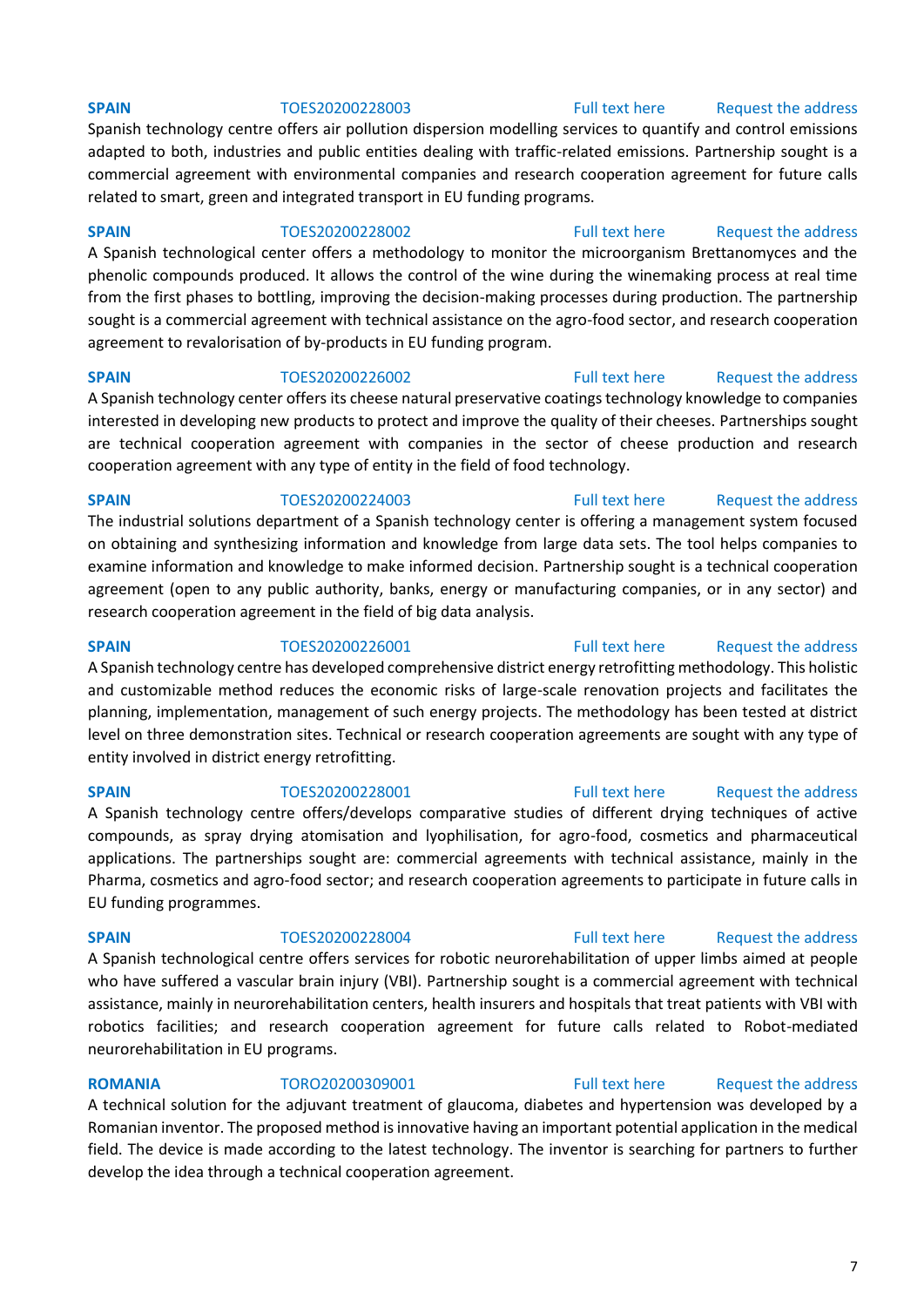A Spanish research institution has developed and patented an ecological adhesive with unique properties and characteristics for use in the chemical industry. In addition to its high mechanical and chemical resistance, its ease of application and its low production cost make it an ideal adhesive for a wide range of surfaces. Industrial partners from the chemical sector are sought to collaborate through a license agreement.

### **SPAIN** TOES20200323001 [Full text here](https://een.ec.europa.eu/tools/services/PRO/Profile/Detail/aa0d0e5d-f0a3-4416-8eed-89b6e5d859d5) Request the address

A Spanish research institution has developed an immunotherapy approach based on a bifunctional compound for the treatment and prevention of prostate cancer, the second most common cancer worldwide for men and the fifth most common cancer overall. Industrial partners from the pharmaceutical industry are being sought,

# for collaboration through a patent licence agreement.

# **SPAIN** TOES20200401002 [Full text here](https://een.ec.europa.eu/tools/services/PRO/Profile/Detail/ead0f717-16de-4480-9aab-36807fdc3920) Request the address A Spanish research organization in the field of micro/nanotechnologies has developed a device that allows simultaneously measuring the mass and light scattering of particles/biological cells in suspension (aqueous

suspension or physiological medium) in real time. It has been successfully used to distinguish different cell lines, making it useful for diagnosing diseases. Partners, producers of lab/diagnosis equipment, interested into commercial exploitation through a license agreement are sought.

# **LATVIA** TOLV20200129001 [Full text here](https://een.ec.europa.eu/tools/services/PRO/Profile/Detail/2c64e041-440c-480d-ac14-46fdb3714c35) Request the address Latvian health and biotechnology start-up company has developed a unique technology for enhanced skin renewal. The technology is based on extraction and application of patient's own undamaged cells. The technology can be used for the treatment of patients with burns, chronic wounds, as well as in invasive plastic surgery and beauty care. The company is searching for partners interested to use the technology. The company offers commercial agreement with technical assistance.

A Slovenian research organization has developed a method for controlled aggregation of microbial cells. The method is useful in different biotechnology fields such as plant and food biotechnology, fermentation, remediation, biofouling etc. Partners who use microbial co-cultures in their biotechnological applications are sought for technical cooperation agreements to validate the technology in industrial environment.

# **ITALY TOIT20200227001** [Full text here](https://een.ec.europa.eu/tools/services/PRO/Profile/Detail/12773fd5-3d63-4cbd-b8e9-49efd7073ae0) Request the address An Italian company developed an advanced and highly precise real time estimator of state of charge (SOC) and state of health (SOH) for lithium ion batteries. The algorithms are based on an accurate electro-chemical model of the lithium ion cell and can be integrated in the micro-controller of existing battery management system (BMS) or as a higher-level separate micro-controller that communicates with BMS The company is looking for partners via licensing,manufacturing and/or joint venture.

# **BELGIUM** TOBE20200309001 [Full text here](https://een.ec.europa.eu/tools/services/PRO/Profile/Detail/be7765ef-5e34-4279-9ce2-6d2bbe13466f) Request the address

A Belgium based company which provides services for the petrochemical or water industry developed two IOT ultrasonic sensors to monitor liquid level in order to help its clients optimize logistics. The company wants to develop the Benelux and France market and is looking for a partner interested in taking over the hardware technology under a technological partnership, in order to focus its core business on sales and service development.

# **ITALY TOIT20200113003** [Full text here](https://een.ec.europa.eu/tools/services/PRO/Profile/Detail/ee2b8750-d769-440a-84ab-5685dd357d0d) Request the address

An Italian company has developed and patented an innovative system able to produce graphene that can be applied in several field of applications and for different uses, from the polymeric materials to membranes and filters. Graphene offers upper mechanical resistance, moreover it is very light, very thin and super flexible. The company is looking for industrial partners internested in a commercial agreement with technical assistance or a licence agreement.

### 8

### **SPAIN** TOES20200323002 [Full text here](https://een.ec.europa.eu/tools/services/PRO/Profile/Detail/ca1b4595-44e4-4613-b601-680d6d429ba7) Request the address

# **SLOVENIA** TOSI20200330001 [Full text here](https://een.ec.europa.eu/tools/services/PRO/Profile/Detail/a1a0052d-9826-41b4-80ed-3951f80a357e) Request the address